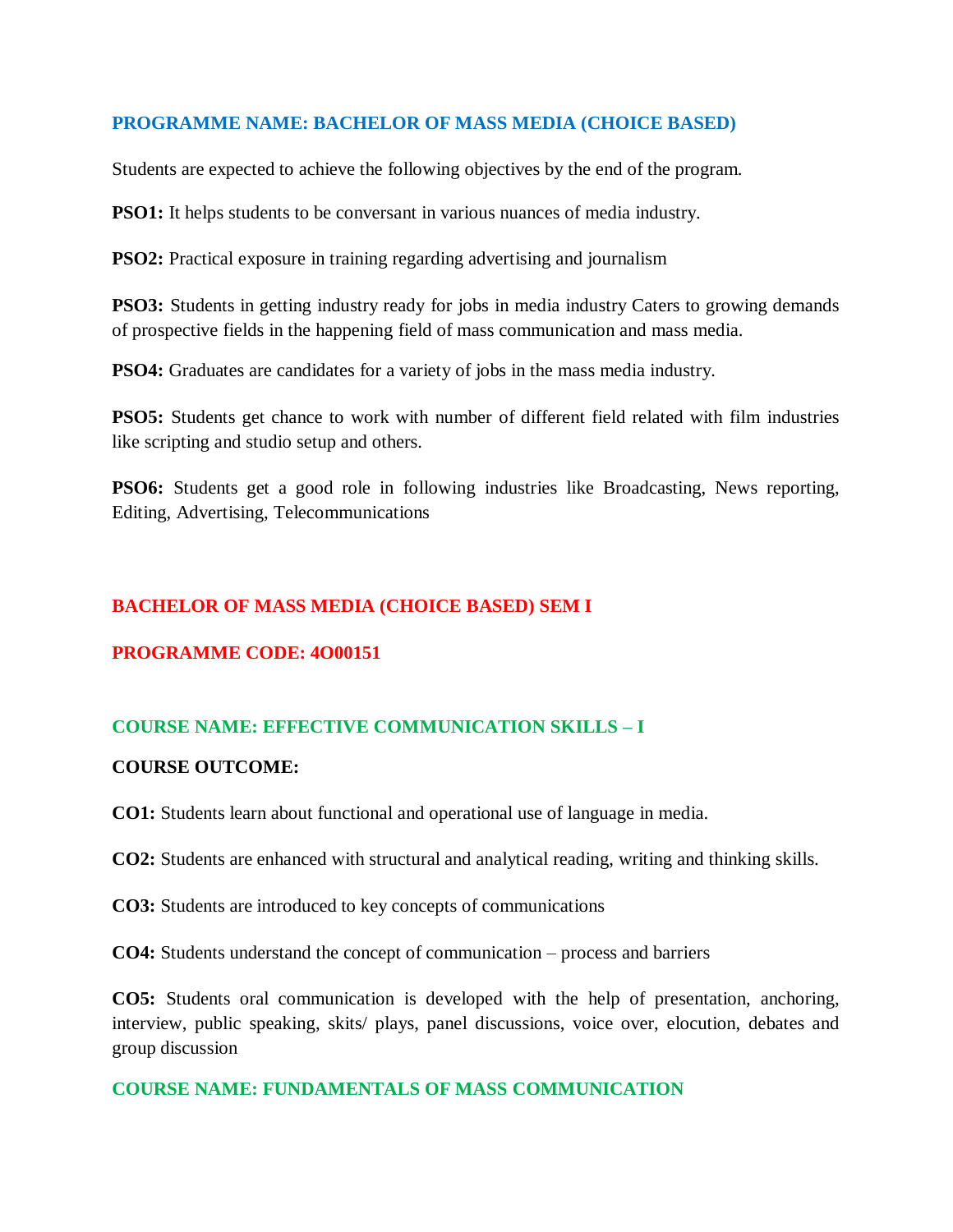#### **COURSE OUTCOME:**

**CO1:** Students are introduced to the history, evolution and the development of Mass Communication in the world with special reference to India

**CO2:** Students learn evolution of Mass Media

**CO3:** Students understand the development of Mass Communication models.

**CO4:** Students develop a critical understanding of Mass Media.

**CO5:** Learners understand the concept of New Media and Media Convergence and its implications.

### **COURSE NAME: FOUNDATION COURSE –I**

#### **COURSE OUTCOME:**

**CO1:** To introduce students to the overview of the Indian Society.

**CO2:** To help them understand the constitution of India.

**CO3:** To acquaint them with the socio-political problems of India

### **COURSE NAME: VISUAL COMMUNICATION**

#### **COURSE OUTCOME:**

**CO1:** To provide students with tools that would help them visualize and communicate.

**CO2:** Understanding Visual communication as part of Mass Communication

**CO3:** To acquire basic knowledge to be able to carry out a project in the field of visual communication

**CO4:** To acquire basic knowledge in theories and languages of Visual Communication

**CO5:** The ability to understand and analyze visual communication from a critical perspective

#### **COURSE NAME: CURRENT AFFAIRS**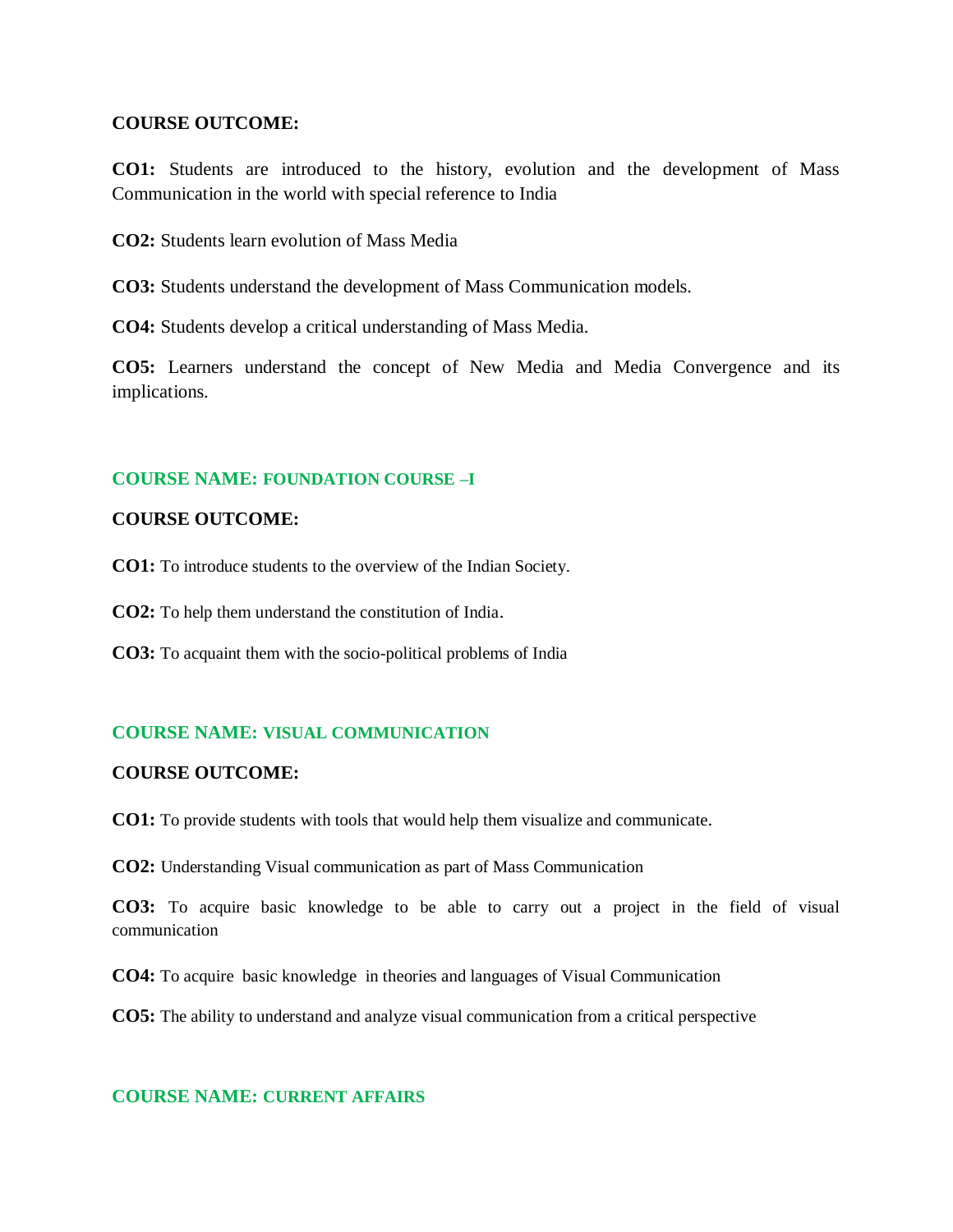#### **COURSE OUTCOME:**

**CO1:** To provide learners with overview on current developments in various fields

**CO2:** To generate interest among the learners about burning issues covered in the media

**CO3:** To equip them with basic understanding of politics, economics, environment and technology so that students can grasp the relevance of related news

**CO4:** Twenty minutes of newspaper reading and discussion is mandatory in every lecture

### **COURSE NAME: HISTORY** OF MEDIA

### **COURSE OUTCOME:**

**CO1:** Learner will be able to understand Media history through key events in the cultural history

**CO2:** To enable the learner to understand the major developments in media history

**CO3:** To understand the history and role of professionals in shaping communications

**CO4:** To understand the values that shaped and continues to influence Indian mass media

**CO5:** Learner will develop the ability to think and analyze about media.

**CO6:** To sharpen the reading, writing, speaking and listening skills that will help the students to understand the development of Media

### **BACHELOR OF MASS MEDIA (CHOICE BASED) SEM II**

### **PROGRAMME CODE: 4O00151**

### **COURSE NAME: EFFECTIVE COMMUNICATION SKILLS – II**

#### **COURSE OUTCOME:**

**CO1:** Students learn communication and translation skills acquired in the first semester.

**CO2:** Students are made aware of functional and operational use of language in media

**CO3:** Students are equipped with structural and analytical reading, writing and thinking skills.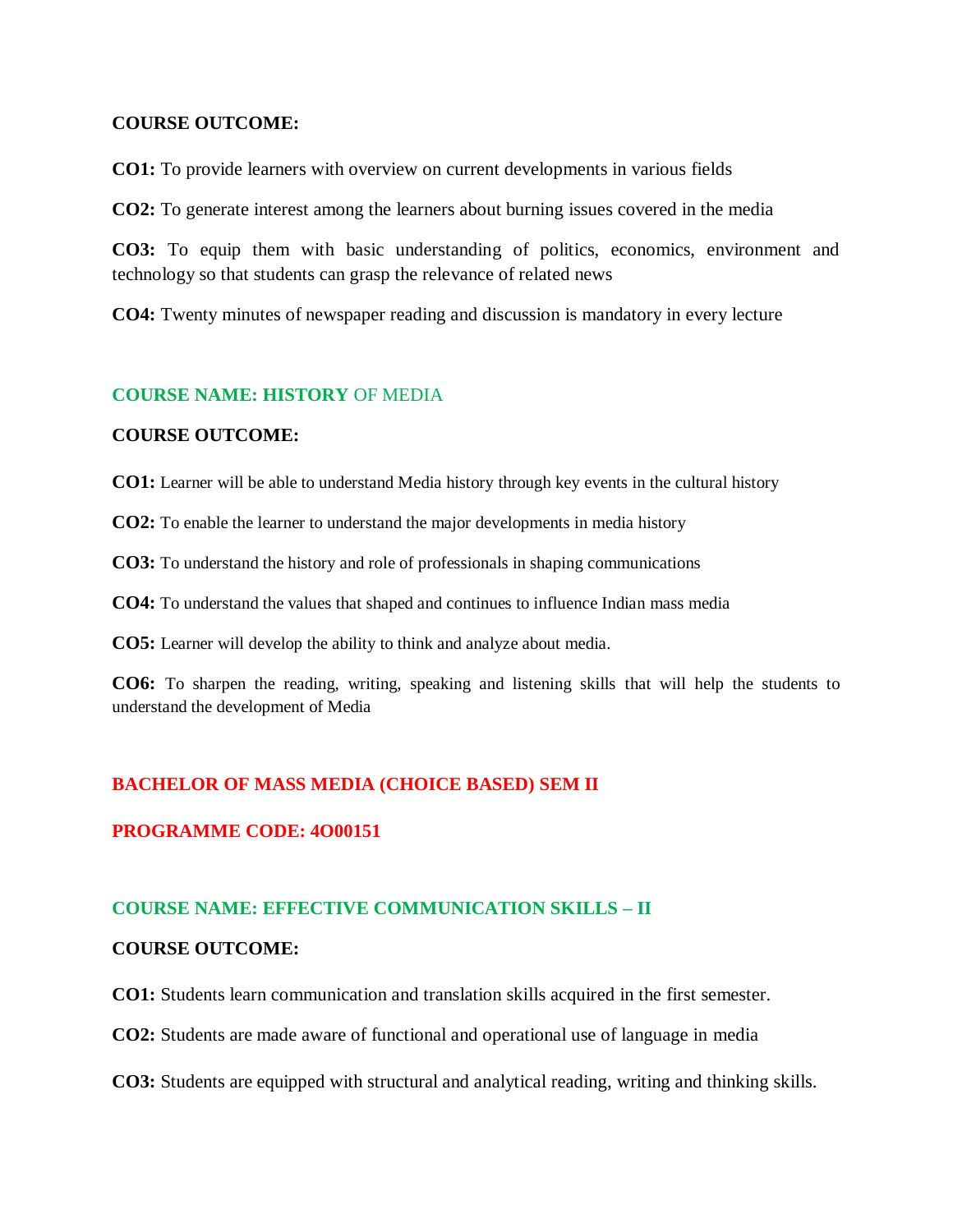**CO4:** Students are introduced to key concepts of communications **CO5:** Students are introduced to key concepts of English writing

### **COURSE NAME: FOUNDATION COURSE -II**

#### **COURSE OUTCOME:**

**CO1:** To introduce students to the overview of the Indian Society

**CO2:** To help them understand the constitution of India

**CO3:** To acquaint them with the socio-political problems of India

### **COURSE NAME: CONTENT WRITING**

### **COURSE OUTCOME:**

- **CO1:** To provide students with tools that would help them communicate effectively
- **CO2:** Understanding crisp writing as part of Mass Communication
- **CO3:** The ability to draw the essence of situations and develop clarity of thought

### **COURSE NAME: INTRODUCTION TO ADVERTISING**

- **CO1:** Students are introduced to the basic steps in advertising
- **CO2:** Students understand the creations of an ad campaign
- **CO3:** Students learn the structure of an Ad Agency
- **CO4:** Students gain knowledge of Structure of an Ad Agency
- **CO5:** Students understand the Concepts IMC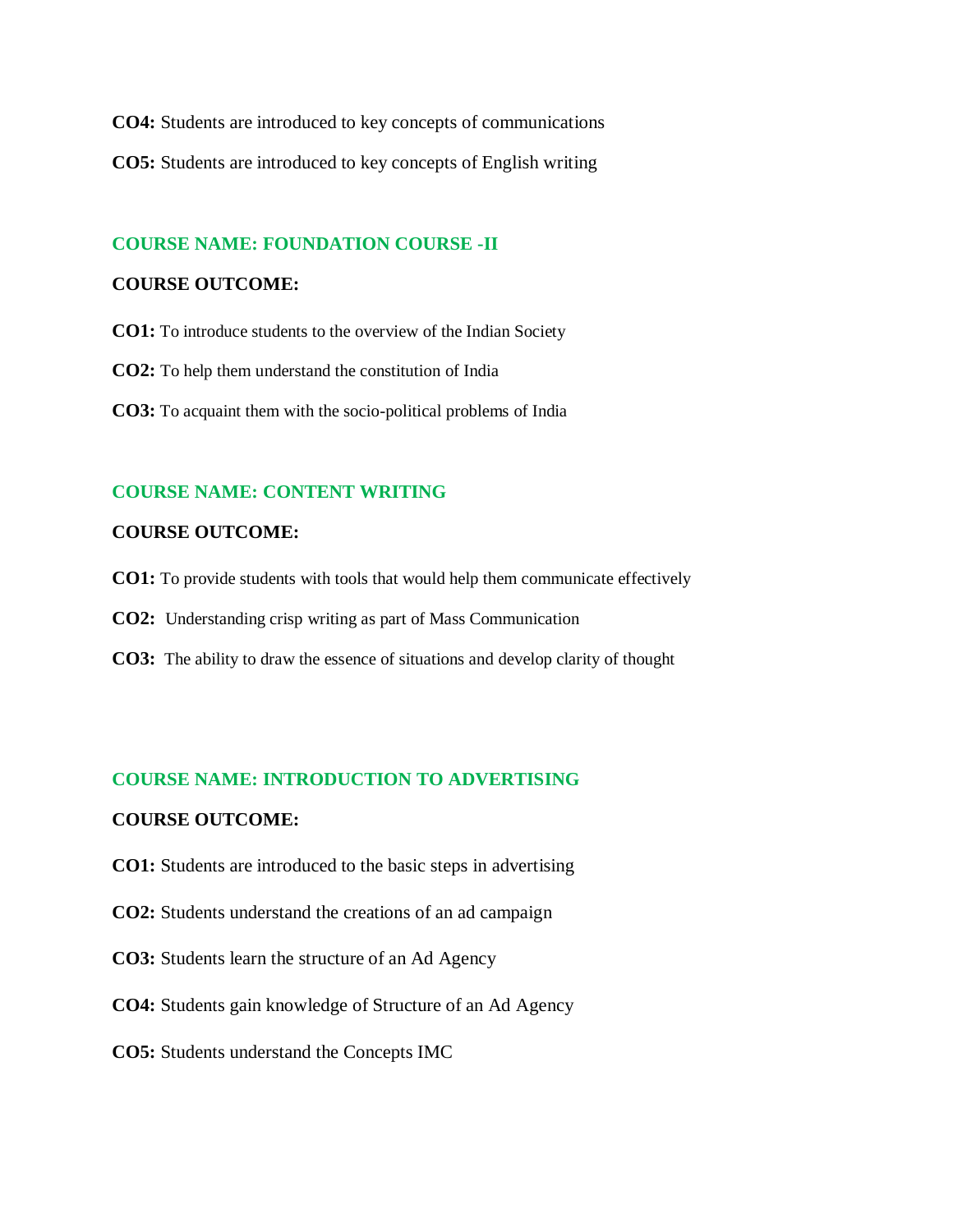### **COURSE NAME: INTRODUCTION TO JOURNALISM**

### **COURSE OUTCOME:**

**CO1:** Students understand an influential medium of journalism which holds the key to opinion formation & create awareness

**CO2:** Students learn new media with special reference to rise the Citizen Journalism

**CO3:** Students understand the concept like news reports; features; editorials

**CO4:** Students understand the concept of Role of Journalism with special emphasis on its role to educate

**CO5:** Students understand the Principles of Journalism

### **COURSE NAME: MEDIA GENDER & CULTURE**

### **COURSE OUTCOME:**

**CO1: To discuss the significance of culture and the media industry**

- **CO2: To understand the association between the media, gender and culture in the society.**
- **CO3: To stress on the changing perspectives of media, gender and culture in the globalized era**

### **BACHELOR OF MASS MEDIA (CHOICE BASED) SEM III**

### **PROGRAMME CODE: 4O00151**

### **COURSE NAME: CULTURAL STUDIES**

### **COURSE OUTCOME:**

**CO1:** Students learn about cultural theories and its relevance in media

**CO2:** Students understand the importance of cultural studies and its role in mass media.

**CO3:** Students learn the cultural concepts and its impact on the media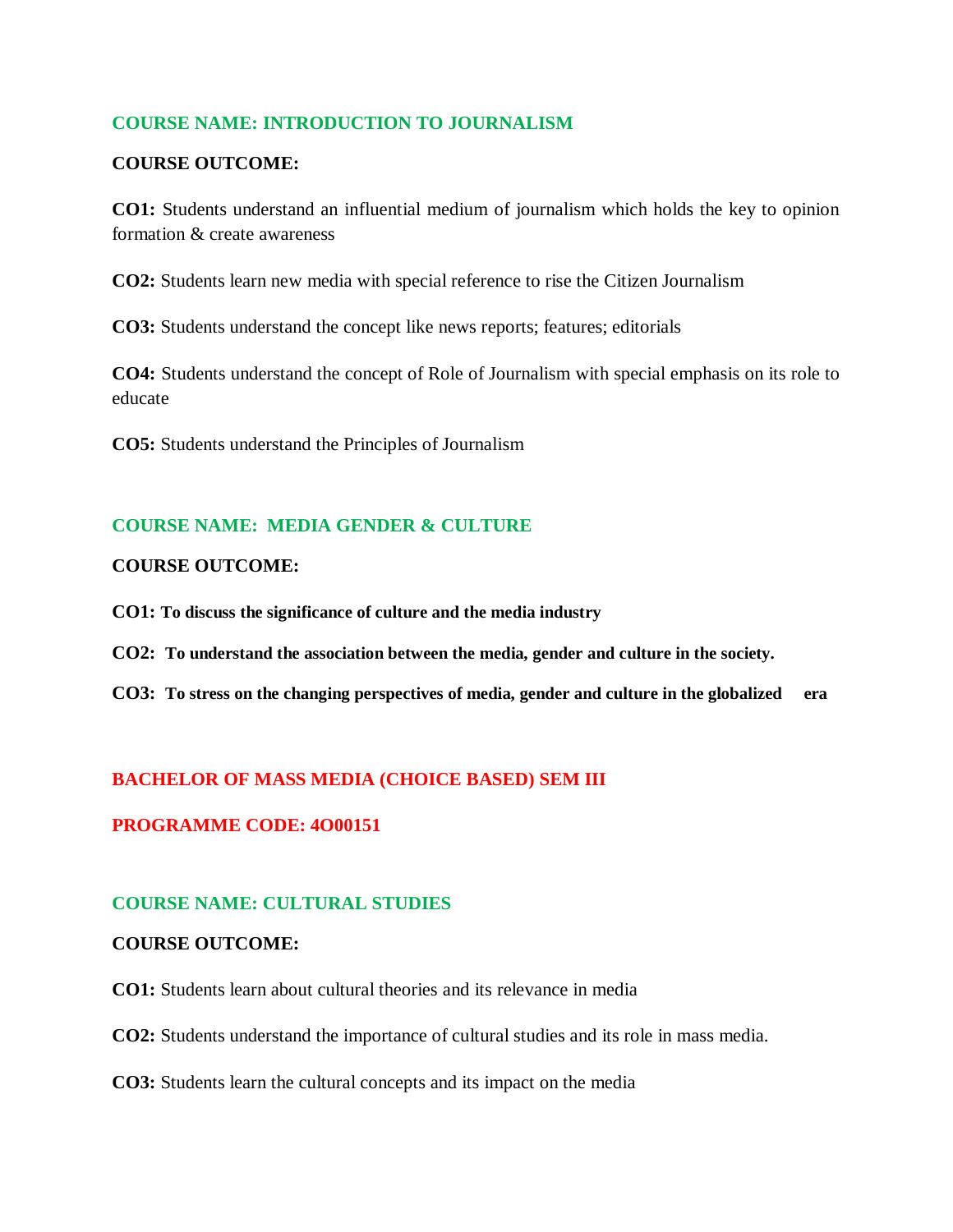**CO4:** Students understand the Evolution, Need and significance of cultural studies

**CO5:** Students gain knowledge of Globalization and cultural studies

### **COURSE NAME: INTRODUCTION TO PUBLIC RELATIONS**

### **COURSE OUTCOME:**

**CO1:** Students are able to give effective & ethical public communication on behalf of organizations.

**CO2:** Students acquire basic skills in the practical aspects of Media Relations & Crisis Management.

**CO3:** Students acquire basic skills to write & develop Press Release& other PR communication.

**CO4:** Students are able to design a PR campaign.

**CO5:** Students gain knowledge of Corporate Image Management.

### **COURSE NAME: MEDIA STUDIES**

### **COURSE OUTCOME:**

**CO1:** Students gain knowledge of Relevance of Media Studies in Contemporary Times.

**CO2:** Students understand the format of Historical perspectives to media studies

**CO3:** Students learn about division and contradiction in the Global Information Infrastructure

**CO4:** Students learn about detailed pattern available in Trends in Media

**CO5:** Students understand concept of Media and Consumerism

### **COURSE NAME: UNDERSTANDING CINEMA**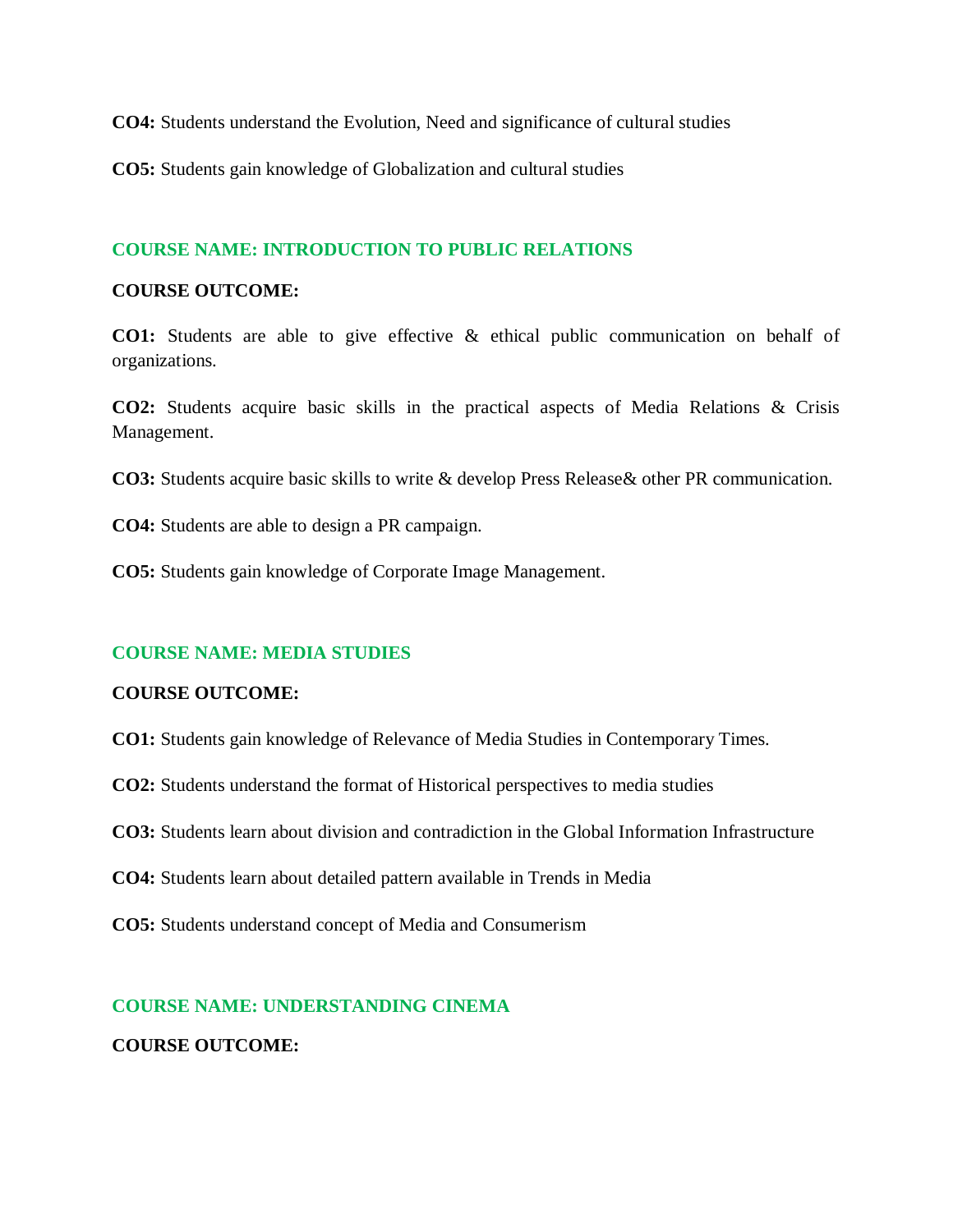**CO1:** Students gain knowledge of diverse careers and certain specific knowhow of films in the short span of Three (3) months.

**CO2:** Students learn about Cinema (to mean in the process of learning) and by its name it has given credits and jobs to a large number of students already working in the industry.

**CO3:** Students get to study the similarities and differences between various movie cultures.

**CO4:** Students learn Indian cinema through its similarities and differences with both Indian & Western traditions of art and culture.

**CO5:** Students gain knowledge about cinema by watching through an open-ended list of movies.

### **COURSE NAME: INTRODUCTION TO ADVANCE COMPUTERS**

### **COURSE OUTCOME:**

**CO1:** Students understand the industry knowledge required to make a career in the field of print and Advertising, Digital Marketing, Television media, Film etc.

**CO2:** Students learn about software knowledge required in the above mentioned Industries.

**CO3:** Students understand the use and importance of Online Marketing

**CO4:** Students learn and are able to design Basics of Animation project

**CO5:** Students are able to design Web page with help of HTML

### **BACHELOR OF MASS MEDIA (CHOICE BASED) SEM IV**

### **PROGRAMME CODE: 4O00151**

### **COURSE NAME: INTRODUCTION TO ADVERTISING**

### **COURSE OUTCOME:**

**CO1:** Students are introduced to the basic steps in advertising

**CO2:** Students understand the creations of an ad campaign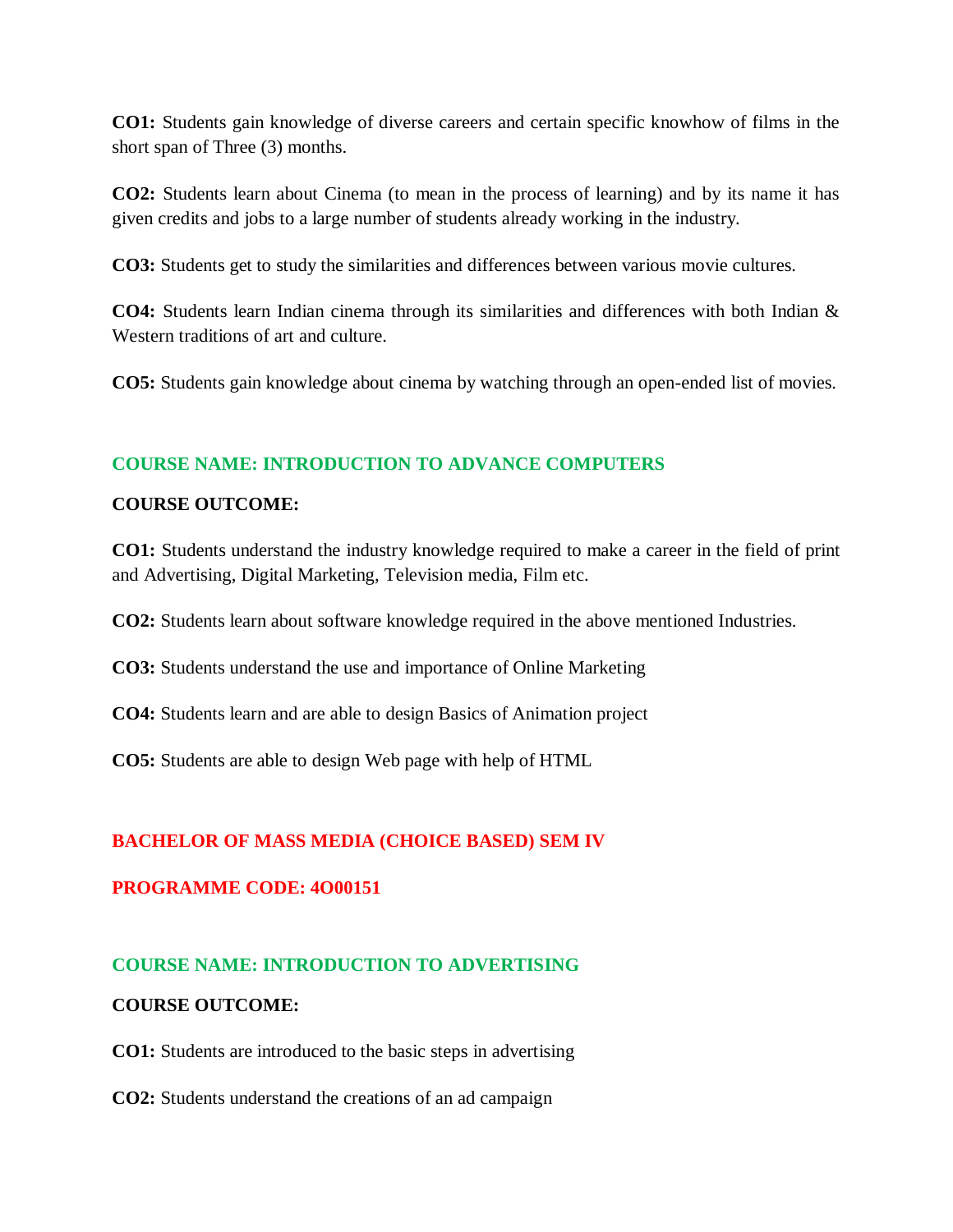**CO3:** Students learn the structure of an Ad Agency

**CO4:** Students gain knowledge of Structure of an Ad Agency

**CO5:** Students understand the Concepts IMC

### **COURSE NAME: INTRODUCTION TO JOURNALISM**

#### **COURSE OUTCOME:**

**CO1:** Students understand an influential medium of journalism which holds the key to opinion formation & create awareness

**CO2:** Students learn new media with special reference to rise the Citizen Journalism

**CO3:** Students understand the concept like news reports; features; editorials

**CO4:** Students understand the concept of Role of Journalism with special emphasis on its role to educate

**CO5:** Students understand the Principles of Journalism

### **COURSE NAME: PRINT PRODUCTION AND PHOTOGRAPHY**

### **COURSE OUTCOME:**

**CO1:** Students understand the principles and practice of photography and to enable students to enjoy photography as an art.

**CO2:** Students learn concept of Care and maintenance of camera equipment

**CO3:** Students gain knowledge of Loading the film and shooting

**CO4:** Students are able to identify the Operation of a film camera

**CO5:** Students understand the History of Photography

### **COURSE NAME: TV & RADIO**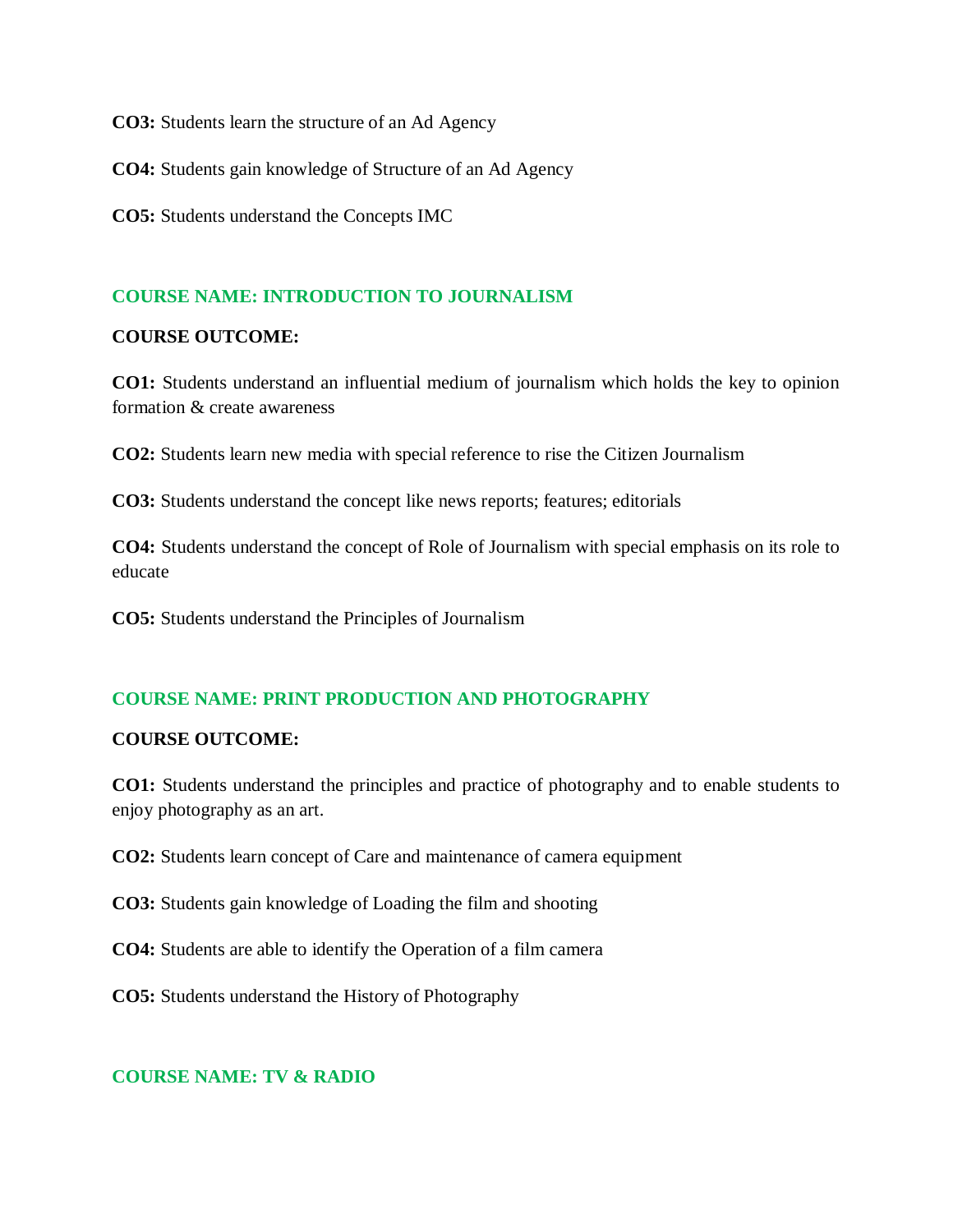### **COURSE OUTCOME:**

**CO1:** Students understand the working of two powerful media i.e. radio and television.

**CO2:** Students gain knowledge of the content which is useful for both advertising and journalism students in order to further their careers in their respective fields

**CO3:** Students learn the concepts and features of Introduction to Sound for both TV & Radio

**CO4:** Students gain knowledge of Influence of Visuals

**CO5:** Students learn the guidelines and classification for news, documentary, and features

### **COURSE NAME: MASS MEDIA RESEARCH**

### **COURSE OUTCOME:**

**CO1:** Students are introduced to debates in Research approaches and equip them with tools to carry on research

**CO2:** Students understand the scope and techniques of media research, their utility and limitations

**CO3:** Students gain knowledge of Data – Collection Methodology

**CO4:** Students understand the Semiology concept

**CO5:** Students learn the concept with proper theory of Content Analysis

### **COURSE NAME: ORGANISATIONAL BEHAVIOUR**

### **COURSE OUTCOME:**

**CO1:** Students gain knowledge of the basic concepts and facets of organizational Behavior

**CO2:** Students understand the role of psychological factors & process at work

- **CO3:** Students acquire management skills
- **CO4:** Students learn definition of Organization& Types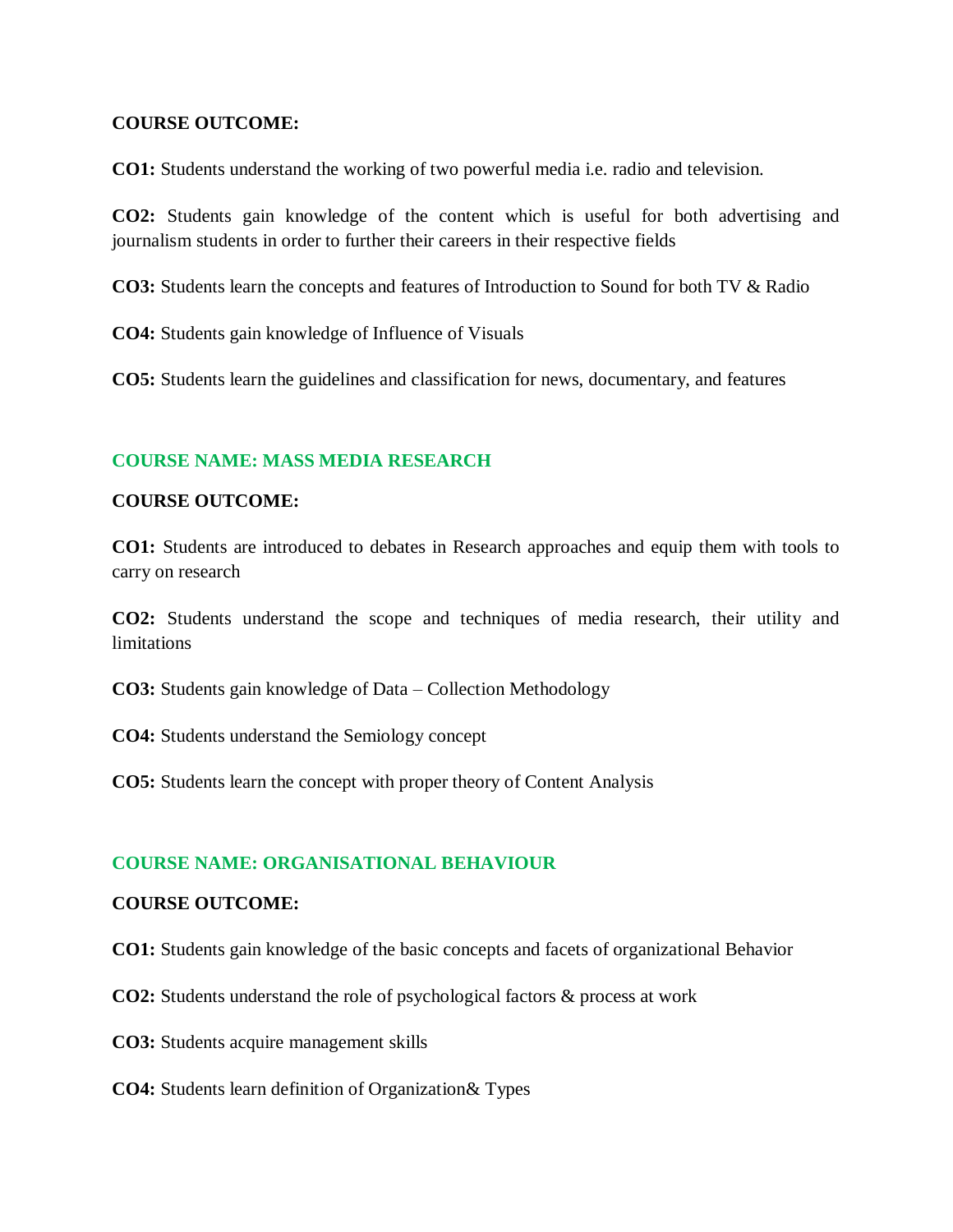**CO5:** Students understand the Types of Organizational Culture

# **BACHELOR OF MASS MEDIA (CHOICE BASED) SEM V PROGRAMME CODE: 4O00151**

### **ADVERTISING ELECTIVE**

### **COURSE NAME: MEDIA PLANNING AND BUYING**

### **COURSE OUTCOME:**

**CO1:** Students gain knowledge of various characteristics of media

**CO2:** Students understand procedures, requirements, and techniques of media planning and buying.

**CO3:** Students learn the various media mix and its implementation

**CO4:** Students understand budget allocation for a Media plan

**CO5:** Students learn about selecting suitable Media options and Media Buying

### **COURSE NAME: BRAND BUILDING**

### **COURSE OUTCOME:**

- **CO1:** Students understand the concept of Brands
- **CO2:** Students learn the process of building brands
- **CO3:** Students understand the importance to the consumer and advertisers
- **CO4:** Students learn definition and understanding of Branding Strategies
- **CO5:** Students gain knowledge of Brand Equity Management Models

# **COURSE NAME: ADVERTISING IN CONTEMPORARY SOCIETY**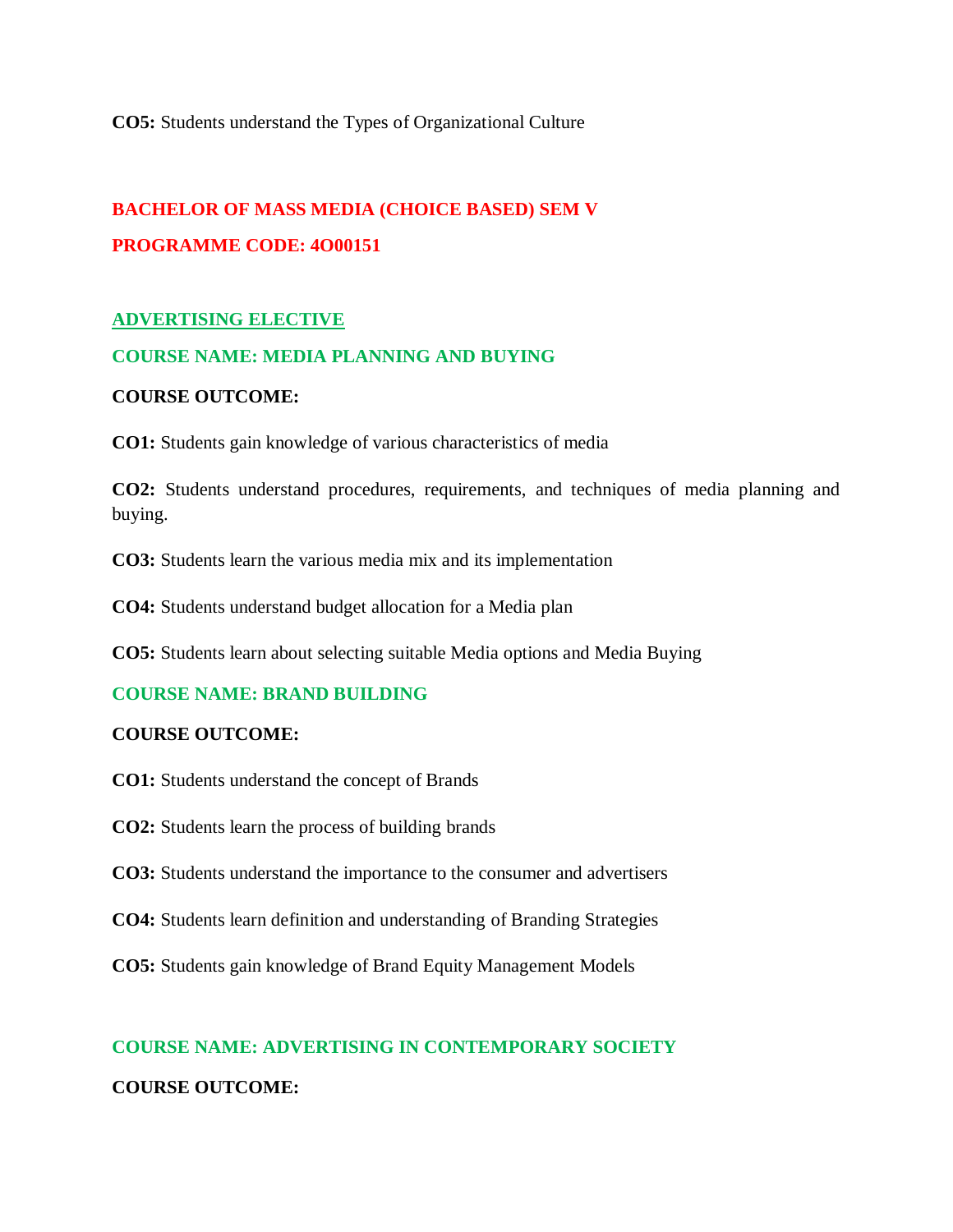**CO1:** Students understand the environment in Contemporary Society

**CO2:** Students learnLiberalization and its impact on the economy

**CO3:** Students gain knowledge of contemporary advertising and society

**CO4:** Students are able to identify the International & Global Advertising & Marketing

**CO5:** Students learn the Types of Advertising

### **COURSE NAME: CONSUMER BEHAVIOUR**

#### **COURSE OUTCOME:**

**CO1:** Students understand the role of marketing in influencing consumer behaviour.

**CO2:** Students are able to analyze the role of marketer& the consumer in advertising.

**CO3:** Students are sensitized to the changing trends in consumer behaviour

**CO4:**Students learn definition Consumer Behaviour& Marketing.

**CO5:** Students understand Social& Cultural aspects of Marketing & its impact on Consumer Behaviour.

### **COURSE NAME: COPYWRITING**

#### **COURSE OUTCOME:**

**CO1:** Students are familiarized with the concept of copywriting as selling through writing

**CO2:** students understand the process of creating original, strategic, compelling copy for various media

**CO3:** Students are able to generate, develop and express ideas effectively

**CO4:** Students learn the rudimentary techniques of advertising - headline and body copywriting.

**CO5:** Students understand the Idea Generation Techniques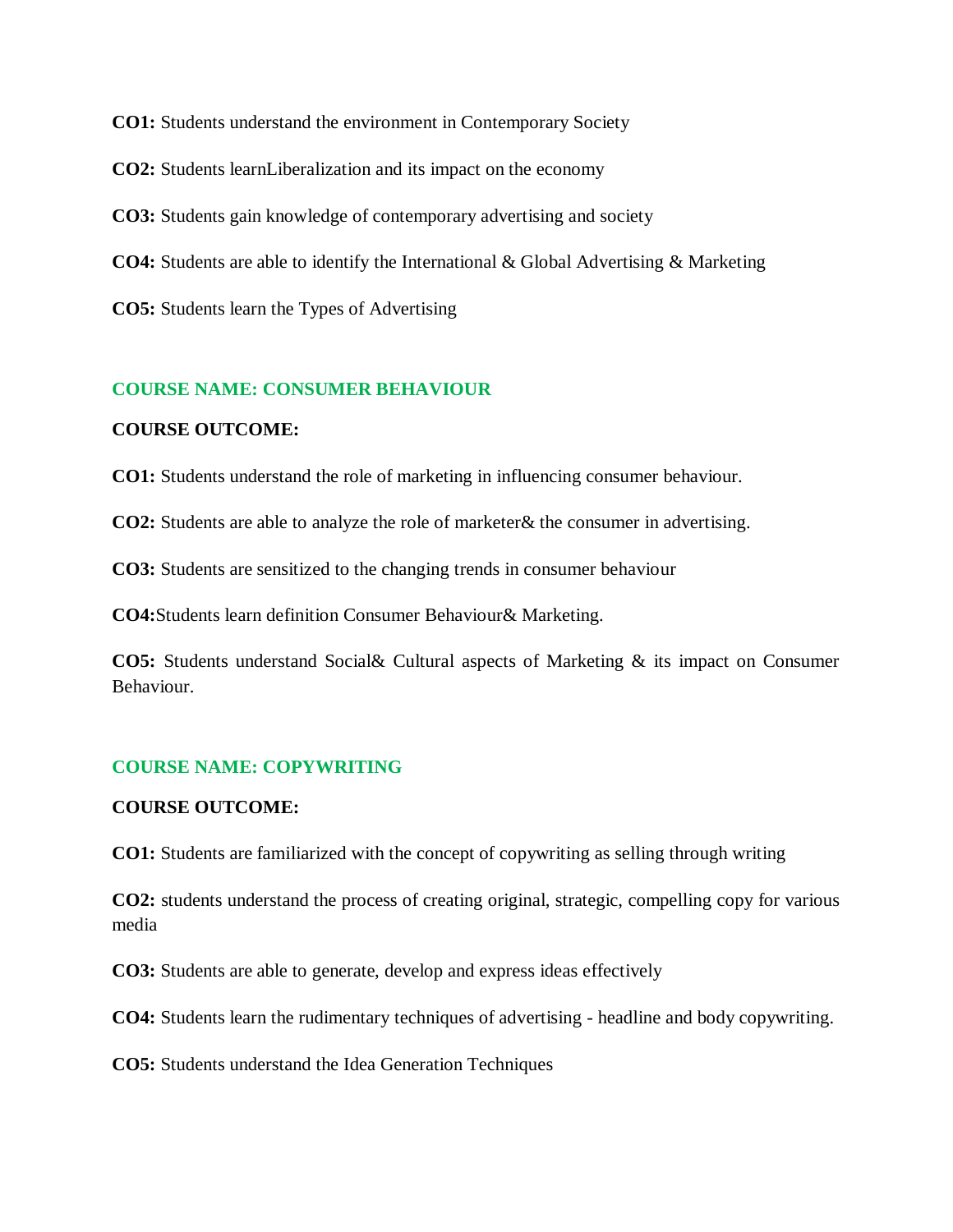### **COURSE NAME: ADVERTISING DESIGN**

### **COURSE OUTCOME:**

- **CO1:** Students understand the process of planning & production of advertisement
- **CO2:** Students learn the importance of visual communication
- **CO3:** Students acquire the practical training in the field of advertising
- **CO4:** Students are introduced to Agency Departments & Role of each department

**CO5:** Students gain knowledge of Optical illusions

#### **JOURNALISM ELECTIVE**

#### **COURSE NAME: EDITING**

#### **COURSE OUTCOME:**

**CO1:** Students understand the importance of segment of newspaper production, editing is a vital function. The syllabus lays stress on language skill improvement.

**CO2:** Students acquire more practical knowledge in the print media scenario

**CO3:** Students learn the current trends of digital media as well as writing for e editions of papers

**CO4:** Students understand syllabus tackles editing from various beats points of view

**CO5:** Editing of editorials, columns, etc. is included to acquaint the students about responsible journalism.

**CO6:** Students learn aboutglobal media and changing advertising concepts lay-outs in modern times can be imparted.

### **COURSE NAME: REPORTING**

#### **COURSE OUTCOME:**

**CO1:** To enable students to become Reporters, which is supposed to be a prerequisite while entering in the field of Journalism.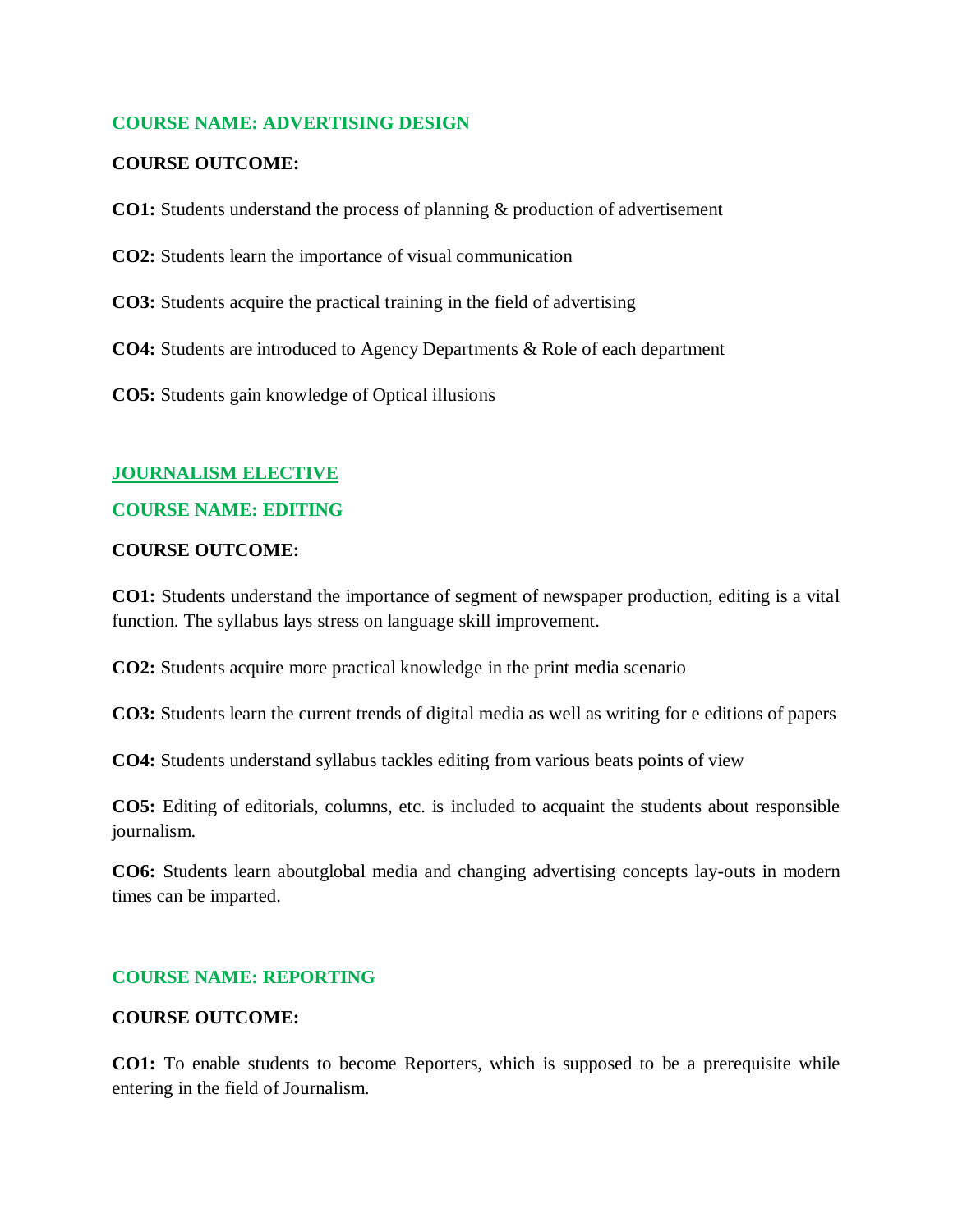**CO2:** Students are able to write or present the copy in the format of news

**CO3:** Students acquire the skills of news-gathering with traditional as well as modern tools

**CO4:** Students acquire the skills for investigative journalism

**CO5:** Students understand the basic structure/ essential knowledge for various beats.

**CO6:** Students are made aware about being a responsible reporter and the face of media.

#### **COURSE NAME: FEATURES AND OPINION**

#### **COURSE OUTCOME:**

**CO1:** Students understand the differences between reporting and feature writing

**CO2:** Students learn the other types of soft stories

**CO3:** Students acquire the skills for writing features/ opinion/soft stories and of interviewing

**CO4:** Students gain knowledge of Writing reviews: format, ethics involved and qualities/ skilled

**CO5:** Students understand cultural, political and social nuances

### **COURSE NAME: JOURNALISM AND PUBLIC OPINION**

#### **COURSE OUTCOME:**

**CO1:** Students understand the importance of the media vis a vis the public

**CO2:** Students get a fair idea of the role of the media in creating and influencing Public Opinion

**CO3:** Students are able to analyze the impact of the media and public opinion on socio political issues

**CO4:** Students learn about role of Media in shaping public opinion during conflicts

**CO5:** Students learn Internal Conflicts and Media coverage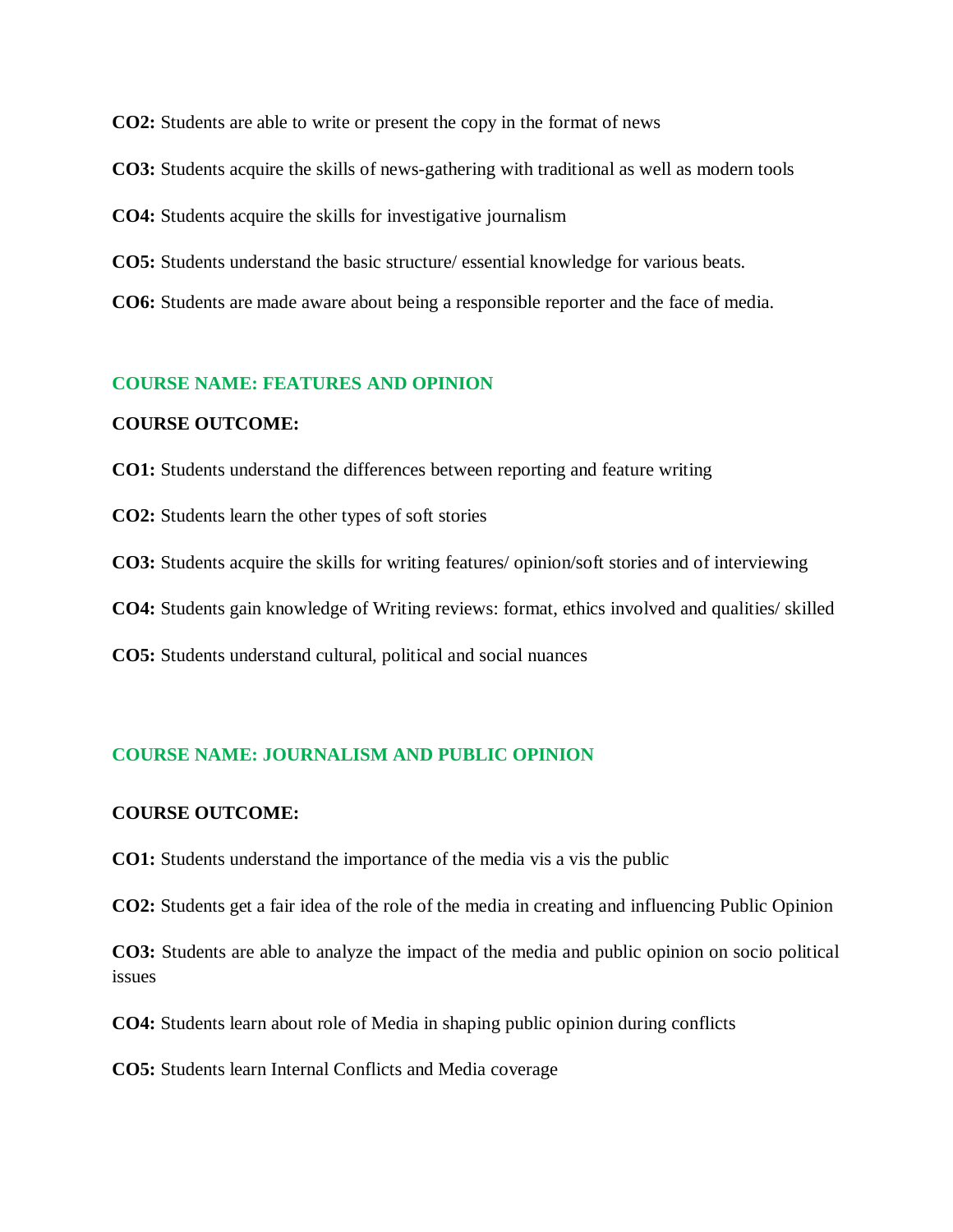#### **COURSE NAME: INDIAN REGIONAL JOURNALISM**

#### **COURSE OUTCOME:**

- **CO1:** Students learn the history and role of Indian press other than in English.
- **CO2:** Students understand the contribution and role of certain publications and stalwarts
- **CO3:** Students gain knowledge of the regional press and television of today

**CO4:** Students understand the Comparison of English and regionalism journalism

### **COURSE NAME: NEWSPAPER & MAGAZINE MAKING**

### **COURSE OUTCOME:**

- **CO1:** Students learn the design, elements of the newspaper and magazine
- **CO2:** Students gain knowledge of designing of software such as Quark Express
- **CO3:** Students understand the process of planning and production of newspaper and magazine
- **CO4:** To study space distribution
- **CO5:** Students are able to analyze the newspaper from layout point of view

#### **BACHELOR OF MASS MEDIA (CHOICE BASED) SEM VI**

### **PROGRAMME CODE: 4O00151**

#### **ADVERTISING ELECTIVE**

**COURSE NAME: FINANCIAL MANAGEMENT FOR MARKETING AND ADVERTISING**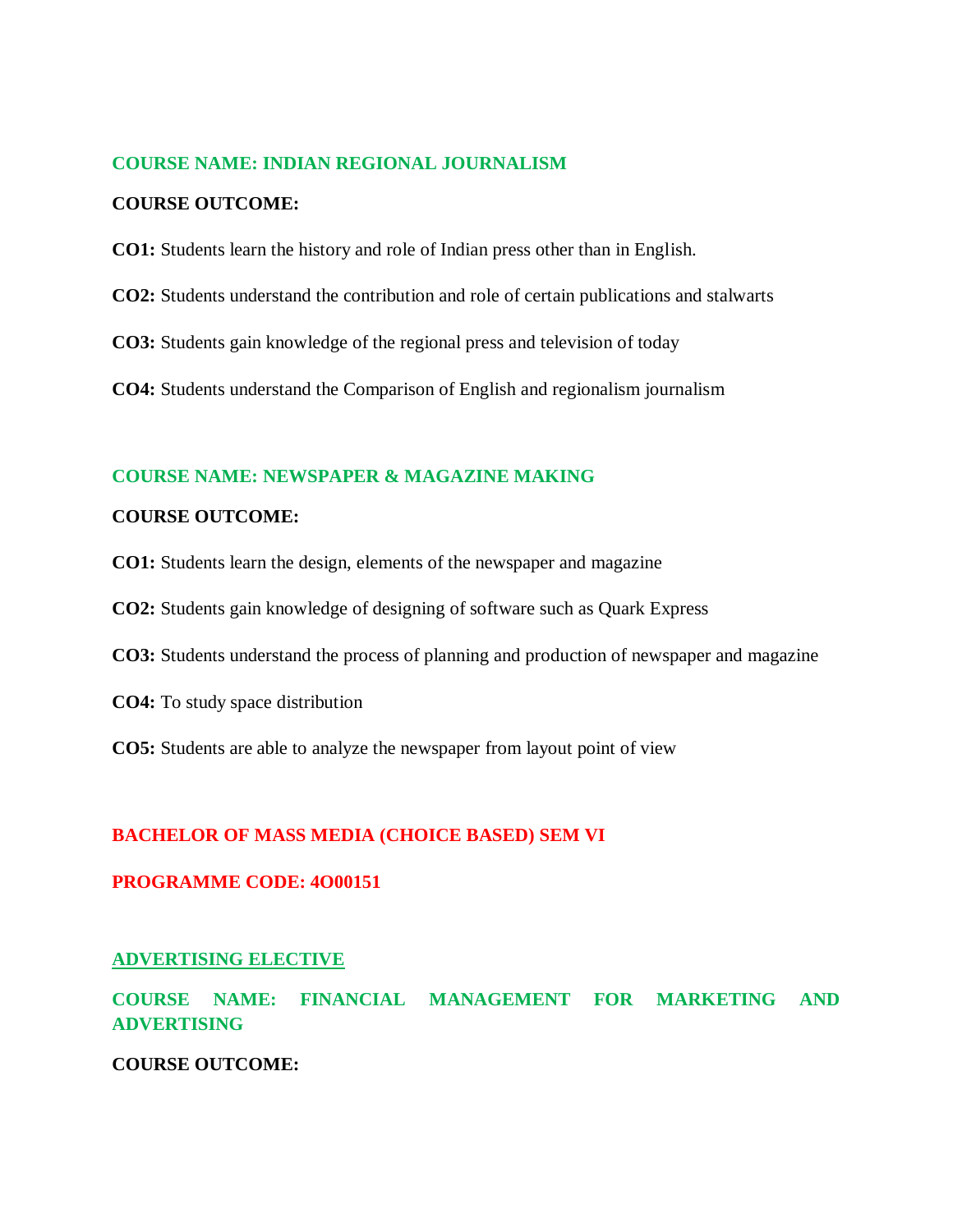**CO1:** Students understand the basic concepts, goals functions and types of finance available for new and existing business and marketing units.

**CO2:** Students understand the need for financial planning through Budgets and their benefits.

**CO3:** Students are able to evaluate the financial implications of marketing decisions through simple analytical tools.

**CO4:** Students understand and are able to plan Financial Planning & Budgets

**CO5:** Study Working Capital Estimation

## **COURSE NAME: THE PRINCIPLES & PRACTICE OF DIRECT MARKETING COURSE OUTCOME:**

**CO1:** Students understand the concept and importance of Direct Marketing

**CO2:** Students learn the various techniques of direct marketing and its advantages

**CO3:** Students understand the basics of direct and interactive marketing

**CO4:** Students gain knowledge of database management - research/analysis and testing

**CO5:** Students understand direct marketing as an integral part of integrated marketing communication

### **COURSE NAME: AGENCY MANAGEMENT**

### **COURSE OUTCOME:**

**CO1:** Students are acquainted with concepts, techniques for developing an effective advertising campaign.

**CO2:** Students are familiarized with the different aspects of running an ad agency

**CO3:** Students are inculcated withcompetencies to undertake professional work in the field of advertising

**CO4:** Students gain knowledge of Account Planning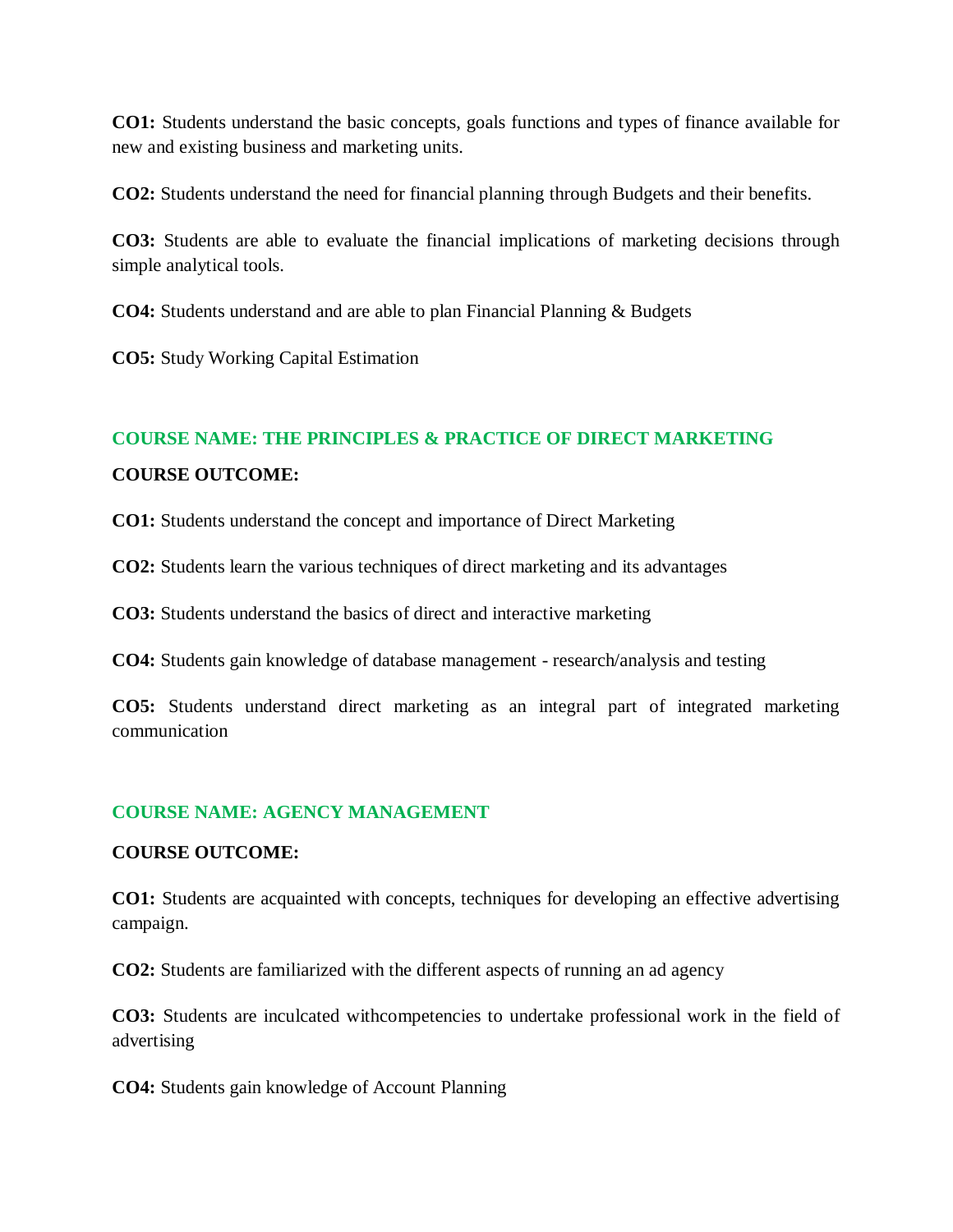**CO5:** Students understand Marketing plan of the client

### **COURSE NAME: ADVERTISING AND MARKETING RESEARCH**

### **COURSE OUTCOME:**

**CO1:** Students are inculcated with the analytical abilities and research skills

**CO2:** Students understand research methodologies – Qualitative vs Quantitative

**CO3:** Students learn the foundations of Research and audience analysis that is imperative to successful advertising.

**CO4:** Students understand the scope and techniques of Advertising and Marketing research, and their utility

**CO5:** Students gain knowledge of Report Writing

### **COURSE NAME: LEGAL ENVIRONMENT & ADVERTISING ETHICS**

### **COURSE OUTCOME:**

**CO1:** Students understandthe Legal Environment in contemporary India highlighting the relevance of the same with reference to Advertising media

**CO2:** Students learn the need to have ethical practices in the field of advertising media both in India & internationally.

**CO3:** Students understand the role of advertising in contemporary consumerism, the need for consumer awareness & consumer protection

**CO4:** Students learn aboutadvertising as a profession today & how to protect it the future of advertising

### **COURSE NAME: CONTEMPORARY ISSUES**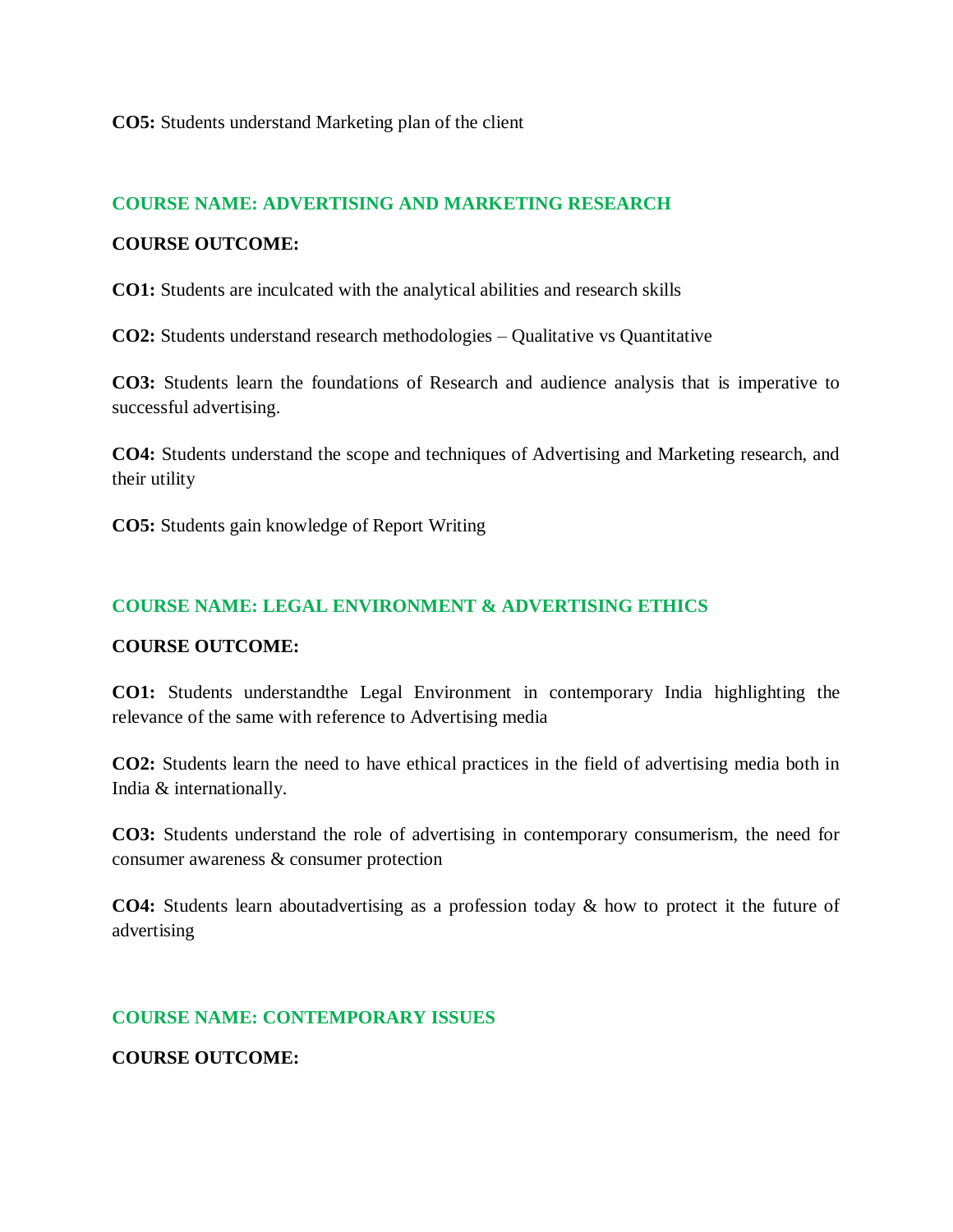**CO1:** Students understand and are able toanalyze some of the present day environmental, political, economic and social concerns and issues.

**CO2:** Students learn the importance of human rights and implementation of in India

**CO3:** Students gain knowledge of problem and challenges of implementation on development

**CO4:** Students understand Legislative measures with reference to India

**CO5:** Students learn problems related with Economic development and challenges

### **COURSE NAME: DIGITAL MEDIA**

### **COURSE OUTCOME:**

**CO1:** Students understand digital marketing platform

**CO2:** Students learn the key goals and stages of digital campaigns

**CO3:** Students understand the of use key digital marketing tools

**CO4:** Students learn to develop digital marketing plans

**CO5:** Students gain knowledge of advantages and challenges in using Social Media in digital media

### **JOURNALISM ELECTIVE**

### **COURSE NAME: PRESS LAWS AND ETHICS**

### **COURSE OUTCOME:**

- **CO1:** Students understand media laws
- **CO3:** Students learn role of Press Council of India
- **CO4:** Students learn the definition of Laws regulating the media

### **CO5:** Students understand and detailed study Copyright Act 1957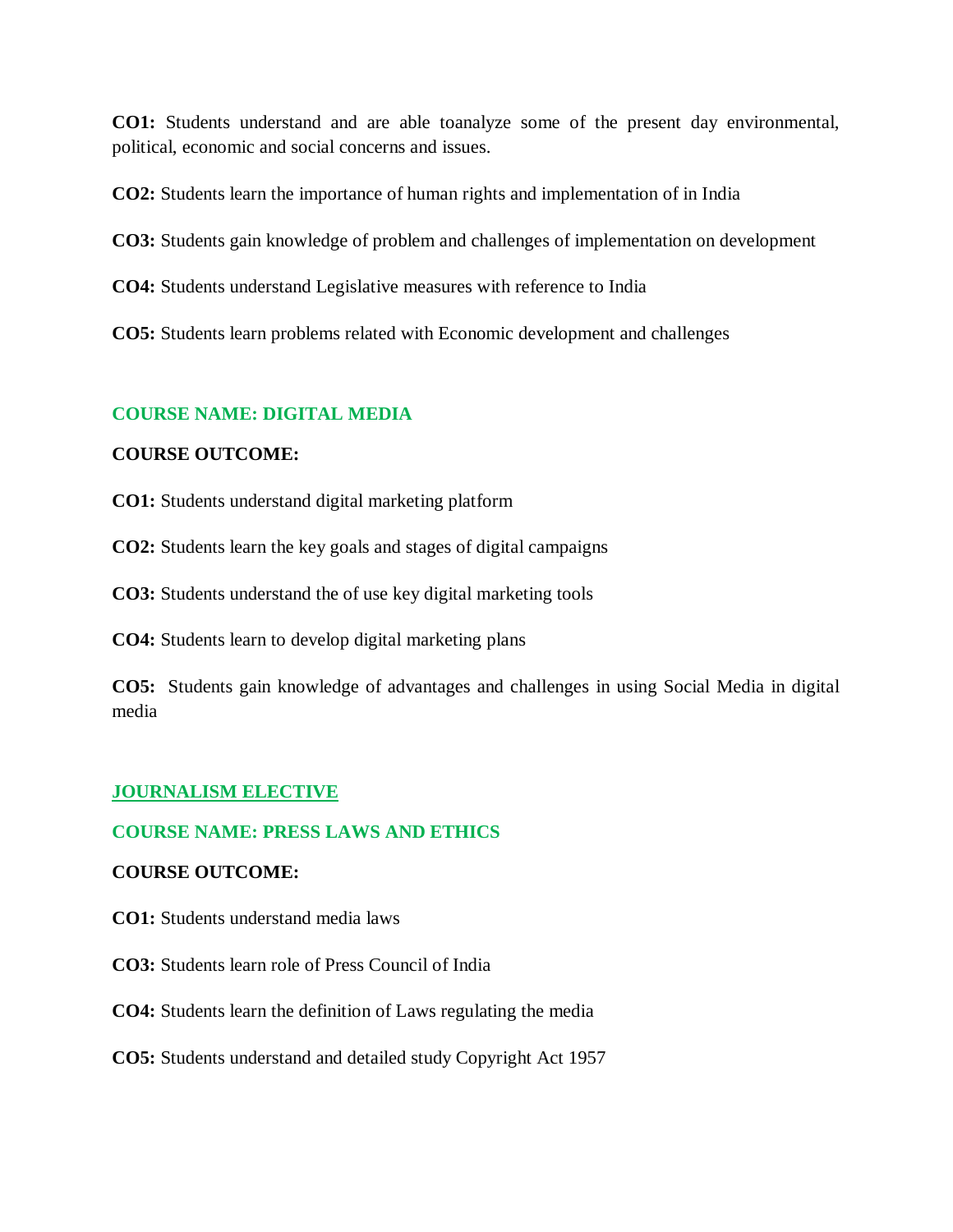### **COURSE NAME: BROADCAST JOURNALISM**

### **COURSE OUTCOME**

**CO1:** Students understand the importance of Regional Journalism.

**CO3:** Students are able to write in Broadcast Style conforming to the ethical and practical principles that guide it.

**CO4:** Students acquire the skills and techniques to investigate iver news stories for produce and del various media outlets.

**CO5:** Students learn the use of camera& sound in broadcast formats.

**CO6:** Students are able to inculcate reading habits that keep them aware of current affairs, local, national, and world

**CO7:** Students are introduced to Social Media, Convergence, Multimedia, Journalism Online.

### **COURSE NAME: BUSINESS & MAGAZINE JOURNALISM**

### **COURSE OUTCOME:**

**CO1:** Students understand the tools of business journalism and an overview of the economy

- **CO2:** Students learn the magazine sector and its specialization
- **CO3:** Students understand the concept of Business Journalism

**CO4:** Students gain knowledge of different concept in Magazine Journalism

**CO5:** Students understand Environmental Journalism and its importance

### **BACHELOR OF MASS MEDIA (CHOICE BASED) SEM VI**

### **PROGRAMME CODE: 4O00151**

# **COURSE NAME: ISSUES OF GLOBAL MEDIA COURSE OUTCOME:**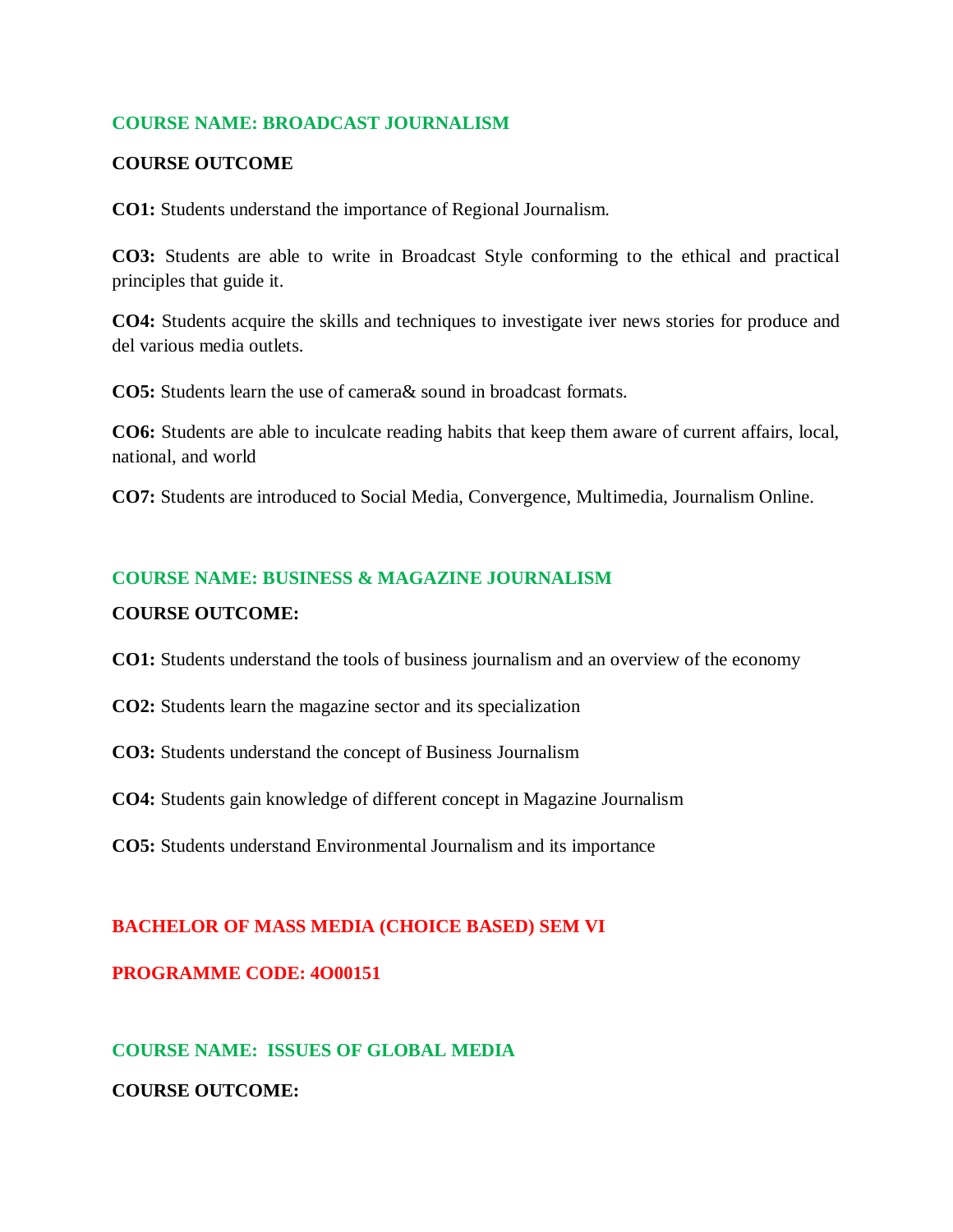**CO1:**Students understand the role of media in the 21st Century **CO2:**Students gain knowledge of challenges facing traditional media **CO3:**Students are familiarized with regional versus global media **CO4:**Students understand social media's relevance in information dissemination **CO5:**Students learn the concept of Advocacy and Journalism

### **COURSE NAME: NEWS MEDIA MANAGEMENT**

### **COURSE OUTCOME:**

**CO1:** Students are made aware about the responsibilities, structure and functioning of responsibilities of an organization

**CO2:** Students are able to analyze individual media businesses and understand the economic drivers of the media economy.

**CO3:** Students have developed hands-on experience as content marketers using journalistic and digital techniques.

**CO4:** Students have gained a perspective on the evolution of media in the last 25 years and on key current trends.

**CO5:** Students learn about Legacy Media- Broadcast Media Overview and Print Publishing **Overview** 

### **COURSE NAME: CONTEMPORARY ISSUES**

#### **COURSE OUTCOME:**

**CO1:** Students understand and are able toanalyze some of the present day environmental, political, economic and social concerns and issues.

**CO2:** Students learn the importance of human rights and implementation of in India

**CO3:** Students understand the problem and challenges of implementation on development

**CO4:** Students gain knowledge of Legislative measures with reference to India

**CO5:** Students learn the problems related with Economic development and challenges